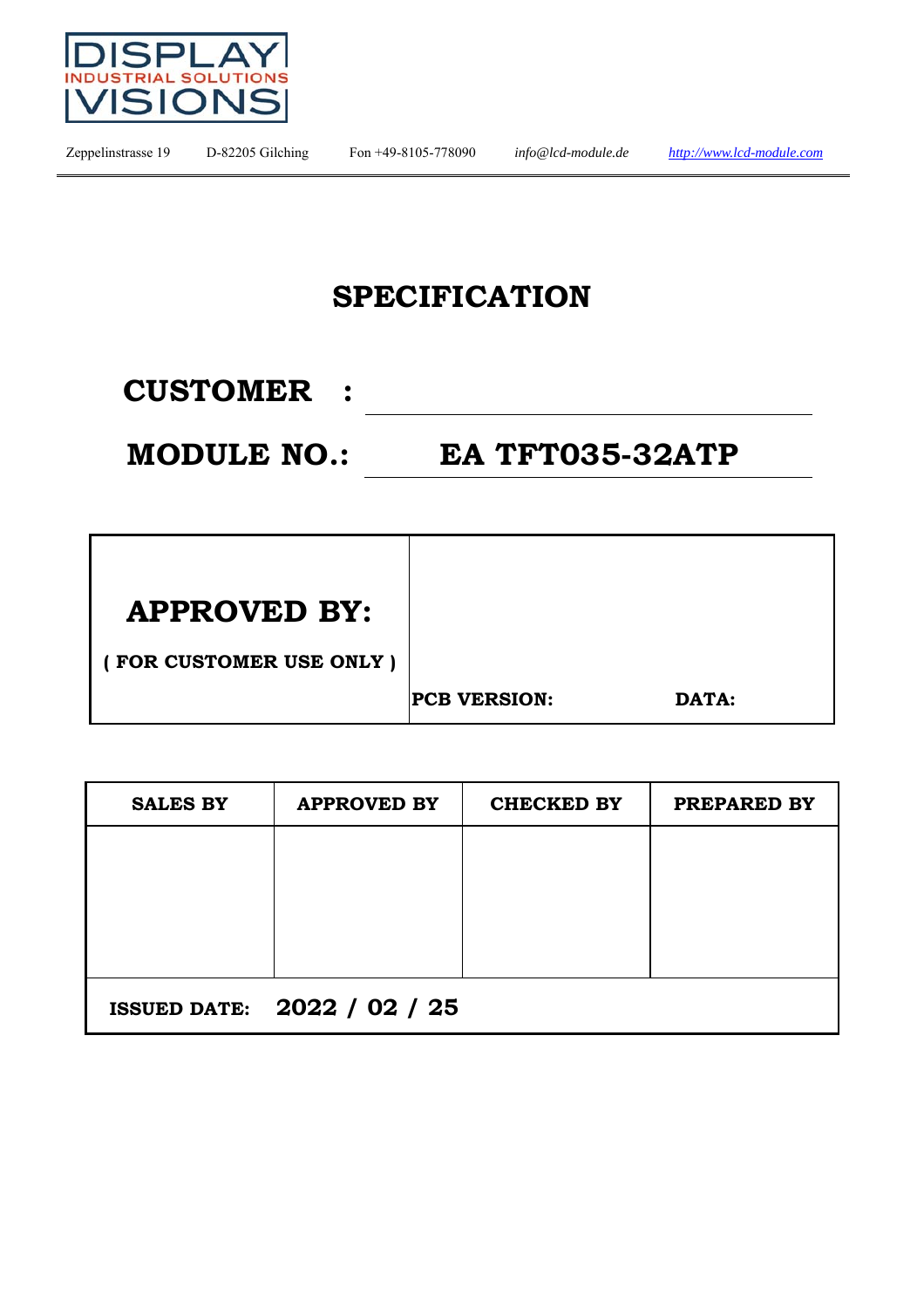

## Content

- 1.Summary
- 2.General Specification
- 3.Absolute Maximum Ratings
- 4.Electrical Characteristics
- 5.DC Characteristics
- 6.AC Characteristics
- 7.Optical Characteristics
- 8.Interface
- 9.Block Diagram
- 10.Reliability
- 11.Touch Panel Information
- 12.Contour Drawing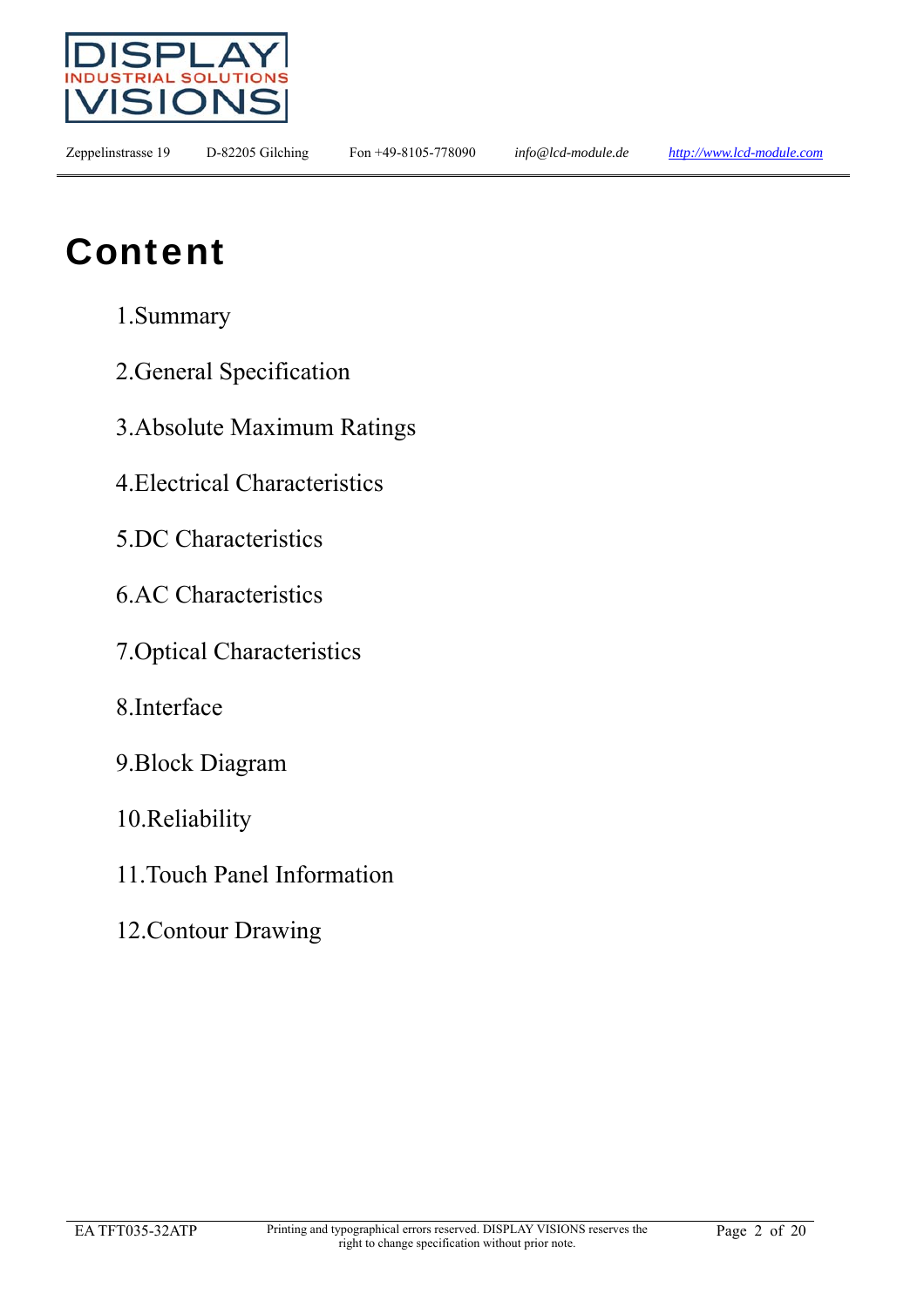



This technical specification applies to 3.5" color TFT-LCD panel. The 3.5" color TFT-LCD panel is designed for camcorder, digital camera application and other electronic products which require high quality flat panel displays. This module follows RoHS.

#### **1.1. Accessories**

ZIF connector for display, bottom contact **EA WF050-40S** ZIF connector for display, top contact **EA WF050-40ST**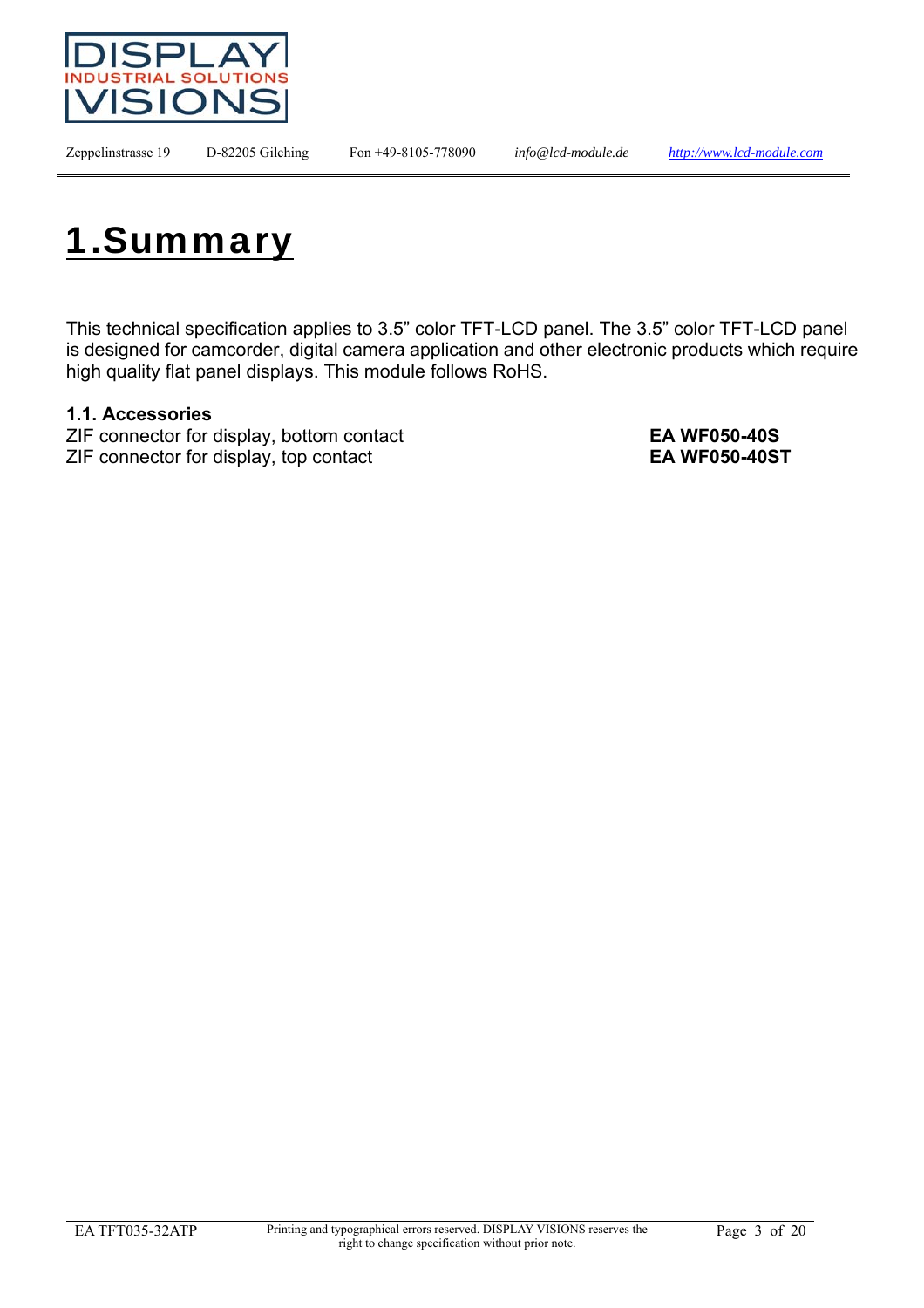

## 2.General Specifications

| <b>Item</b>                    | <b>Dimension</b>                  | Unit |
|--------------------------------|-----------------------------------|------|
| Size                           | 3.5                               | inch |
| Dot Matrix                     | 320 x RGBx240(TFT)                | dots |
| Module dimension               | 76.9x 63.9x 4.36                  | mm   |
| Active area                    | 70.08 x 52.56                     | mm   |
| Dot pitch                      | $0.073 \times 0.219$              | mm   |
| LCD type                       | TFT, Normally White, Transmissive |      |
| <b>View Direction</b>          | 12o'clock                         |      |
| Gray Scale Inversion Direction | 6 o'clock                         |      |
| <b>Backlight Type</b>          | LED, Normally White               |      |
| With /Without TP               | With RTP                          |      |
| Surface                        | Anti-Glare                        |      |

\*Color tone slight changed by temperature and driving voltage.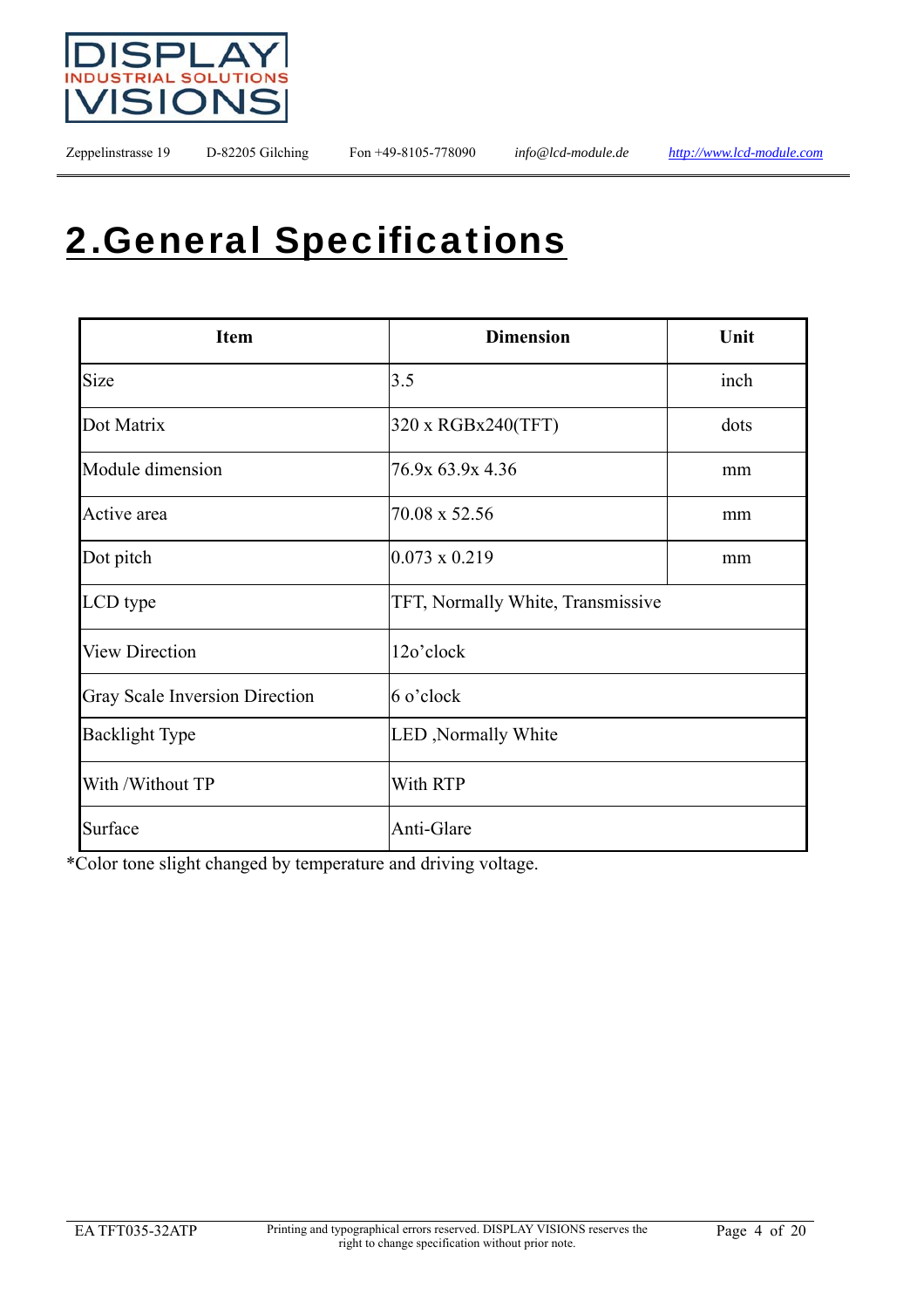

## 3.Absolute Maximum Ratings

| Item                         | <b>Symbol</b> | Min   | <b>Typ</b> | <b>Max</b> | Unit    |
|------------------------------|---------------|-------|------------|------------|---------|
| <b>Operating Temperature</b> | TOP           | $-20$ |            | $+70$      | $\sim$  |
| <b>Storage Temperature</b>   | ጥሰጥ           | $-30$ |            | $+80$      | $\circ$ |

Note: Device is subject to be damaged permanently if stresses beyond those absolute maximum ratings listed above

<sup>1.</sup> Temp.  $\leq 60^{\circ}$ C, 90% RH MAX. Temp. > 60°C, Absolute humidity shall be less than 90% RH at 60°C

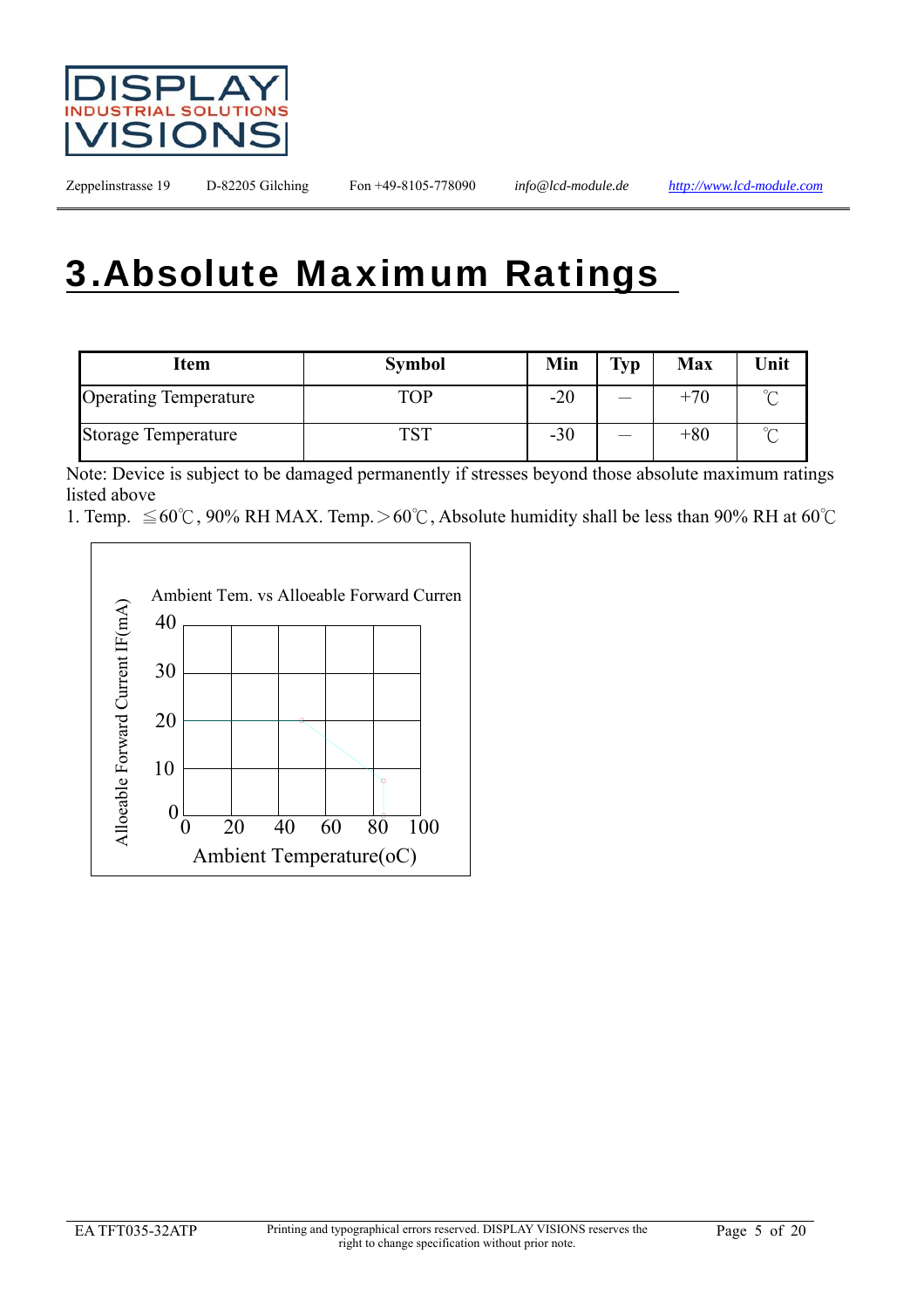

# 4.Electrical Characteristics

#### **4.1. Operating conditions:**

| Item                   | <b>Symbol</b> | <b>Condition</b> | Min | Typ | <b>Max</b> |    | Unit Remark |
|------------------------|---------------|------------------|-----|-----|------------|----|-------------|
| Supply Voltage For LCM | VCC           |                  | 3.0 |     | 3.6        |    |             |
| Supply Current For LCM | ICC           |                  |     |     | 18         | mA | Note 1      |

Note 1 : This value is test for VCC = 3.3V, Ta=25  $°C$  only

#### **4.2. LED driving conditions**

| <b>Parameter</b>  | <b>Symbol</b> | Min. | Typ.   | Max. | Unit | <b>Remark</b> |
|-------------------|---------------|------|--------|------|------|---------------|
| LED current       |               | -    | 20     | -    | mA   |               |
| Power Consumption |               | 348  | 384    | 408  | mW   |               |
| LED voltage       | $LED+$        | 17.4 | 19.2   | 20.4 |      | Note 1        |
| LED Life Time     |               |      | 50,000 |      | Hr   | Note 2,3,4    |

Note 1 : There are 1 Groups LED



Note  $2: Ta = 25$  °C

Note 3 : Brightness to be decreased to 50% of the initial value

Note 4 : The single LED lamp case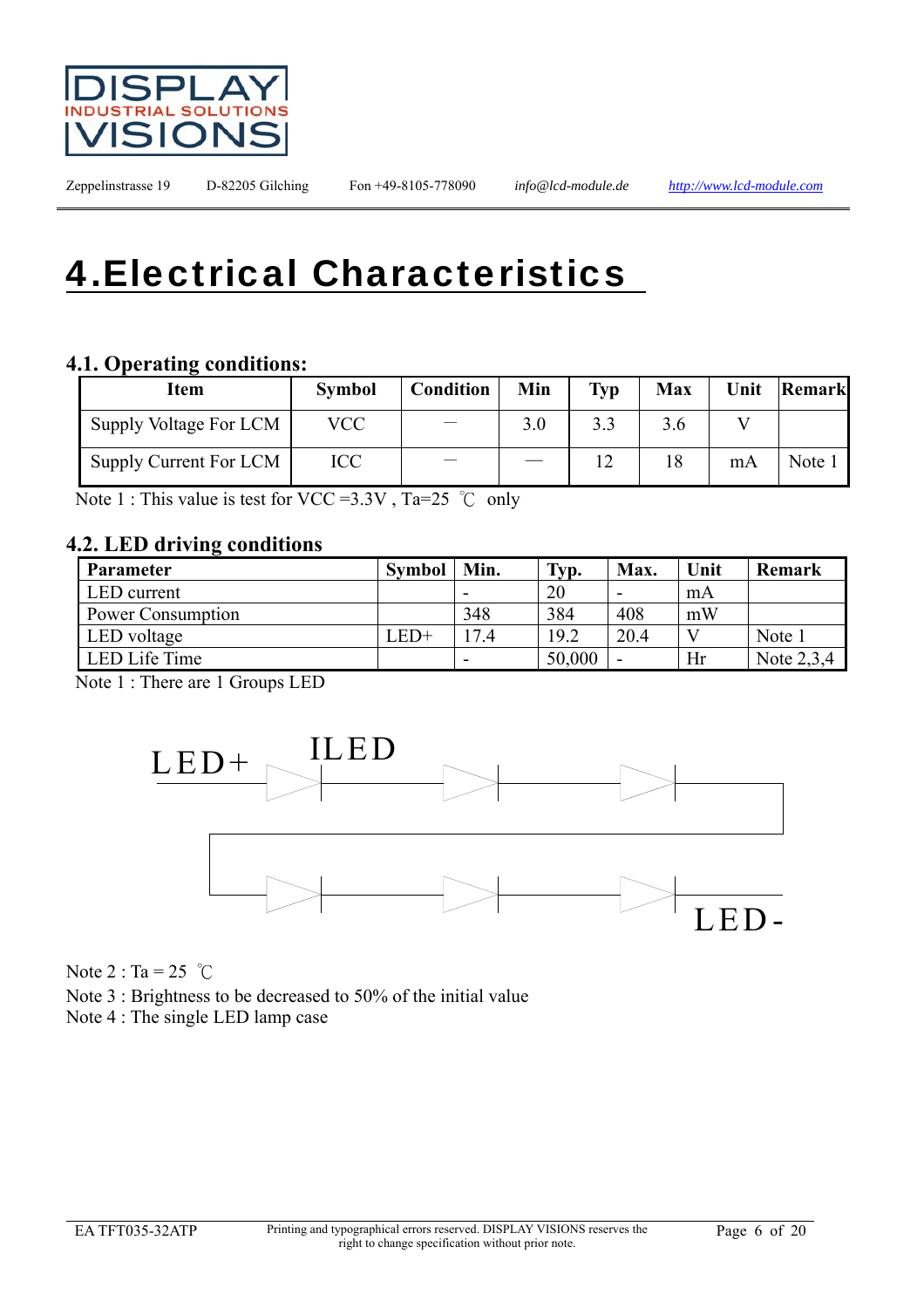

# 5.DC CHARATERISTICS

| <b>Parameter</b>         | <b>Symbol</b>    |           | Rating                   | Unit       | <b>Condition</b> |  |
|--------------------------|------------------|-----------|--------------------------|------------|------------------|--|
|                          |                  | Min       | <b>Typ</b>               | <b>Max</b> |                  |  |
| Low level input voltage  | $V_{\rm IL}$     |           | $\overline{\phantom{a}}$ | $0.3$ VCC  |                  |  |
| High level input voltage | $\rm V_{\rm IH}$ | $0.7$ VCC | $\overline{\phantom{a}}$ | <b>VCC</b> |                  |  |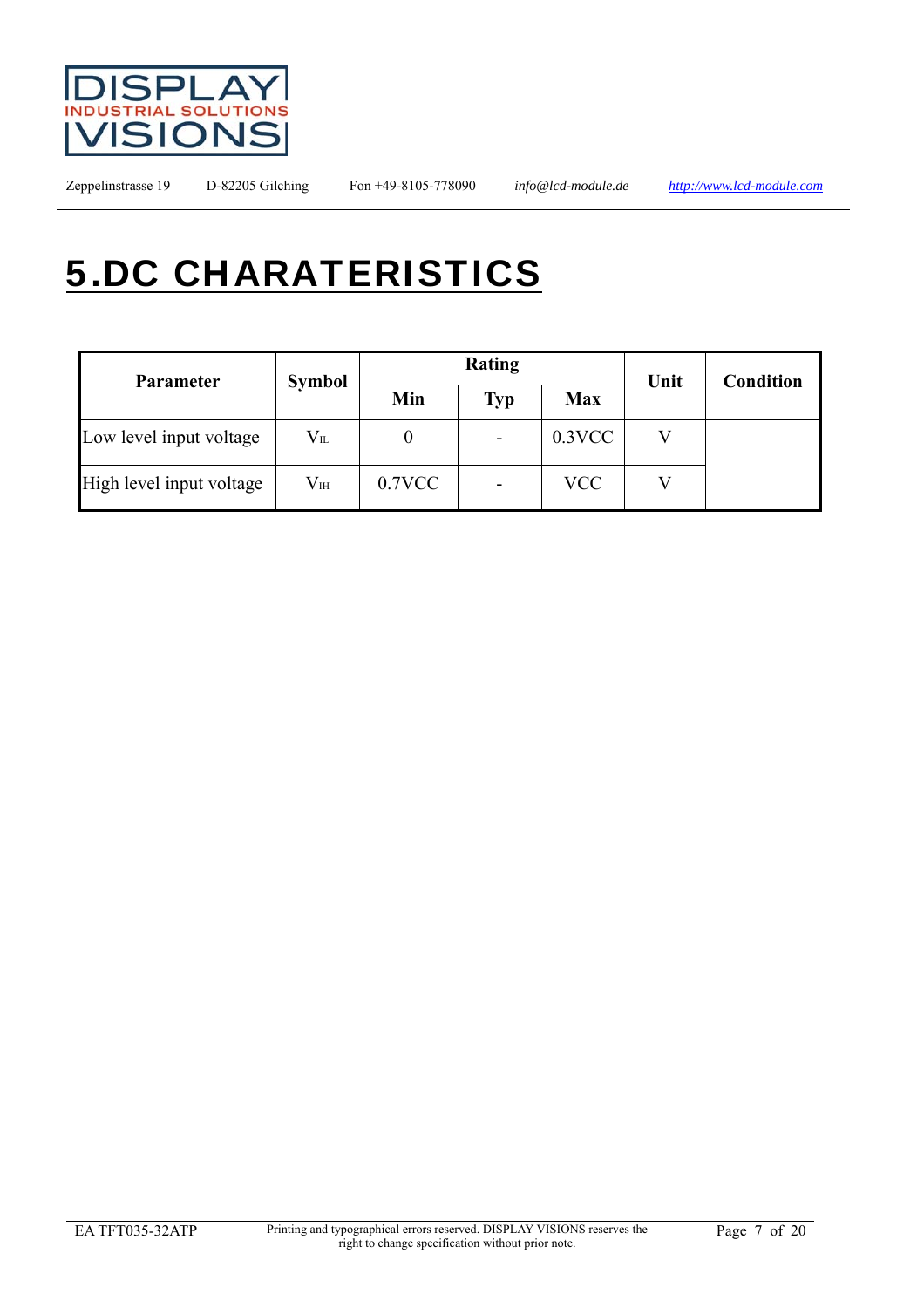

## 6.AC Characteristics

#### **Digital Parallel RGB interface**

| Item              | <b>Symbol</b>       | Min                          | <b>Typ</b>               | <b>Max</b>                   | Unit        |
|-------------------|---------------------|------------------------------|--------------------------|------------------------------|-------------|
| Frequency         | Tosc                | $\qquad \qquad \blacksquare$ | 6.5                      | 10                           | <b>MHz</b>  |
| <b>High Time</b>  | Tch                 | $\overline{a}$               | 77                       | $\blacksquare$               | ns          |
| Low Time          | Tcl                 | $\blacksquare$               | 77                       | $\blacksquare$               | ns          |
| <b>Setup Time</b> | Tsu                 | 12                           | $\overline{\phantom{a}}$ | $\blacksquare$               | ns          |
| Hold Time         | Thd                 | 12                           | $\overline{\phantom{0}}$ | $\qquad \qquad \blacksquare$ | ns          |
| Period            | TH                  | $\overline{\phantom{a}}$     | 408                      |                              | <b>Tosc</b> |
| Pulse Width       | <b>THS</b>          | 5                            | 30                       | $\blacksquare$               | <b>Tosc</b> |
| Back-Porch        | Thb                 | $\overline{\phantom{a}}$     | 38                       | $\blacksquare$               | <b>Tosc</b> |
| Display Period    | <b>TEP</b>          | $\overline{\phantom{a}}$     | 320                      | $\blacksquare$               | <b>Tosc</b> |
| Hsync-den time    | <b>THE</b>          | 36                           | 68                       | 88                           |             |
| Front-Porch       | Thf                 | $\blacksquare$               | 20                       | $\blacksquare$               | Tosc        |
| Period            | $\operatorname{Tv}$ | $\overline{\phantom{a}}$     | 262                      | $\blacksquare$               | TH          |
| Pulse Width       | <b>Tvs</b>          | $\mathbf{1}$                 | $\overline{3}$           | 5                            | TH          |
| Back-Porch        | Tvb                 | $\qquad \qquad \blacksquare$ | 15                       |                              | <b>TH</b>   |
| Display Period    | Tvd                 | $\blacksquare$               | 240                      | $\overline{a}$               | TH          |
| Front-Porch       | Tvf                 | $\overline{2}$               | $\overline{4}$           |                              | TH          |
|                   |                     |                              |                          |                              |             |

Note:

1. Thp + Thb = 68, the user is make up by yourself.

2.  $Tv = Tvs + Tvb + Tvd + Tvf$ , the user is make up by yourself.

3.When SYNC mode is used,1st data start from 68th Dclk after Hsync falling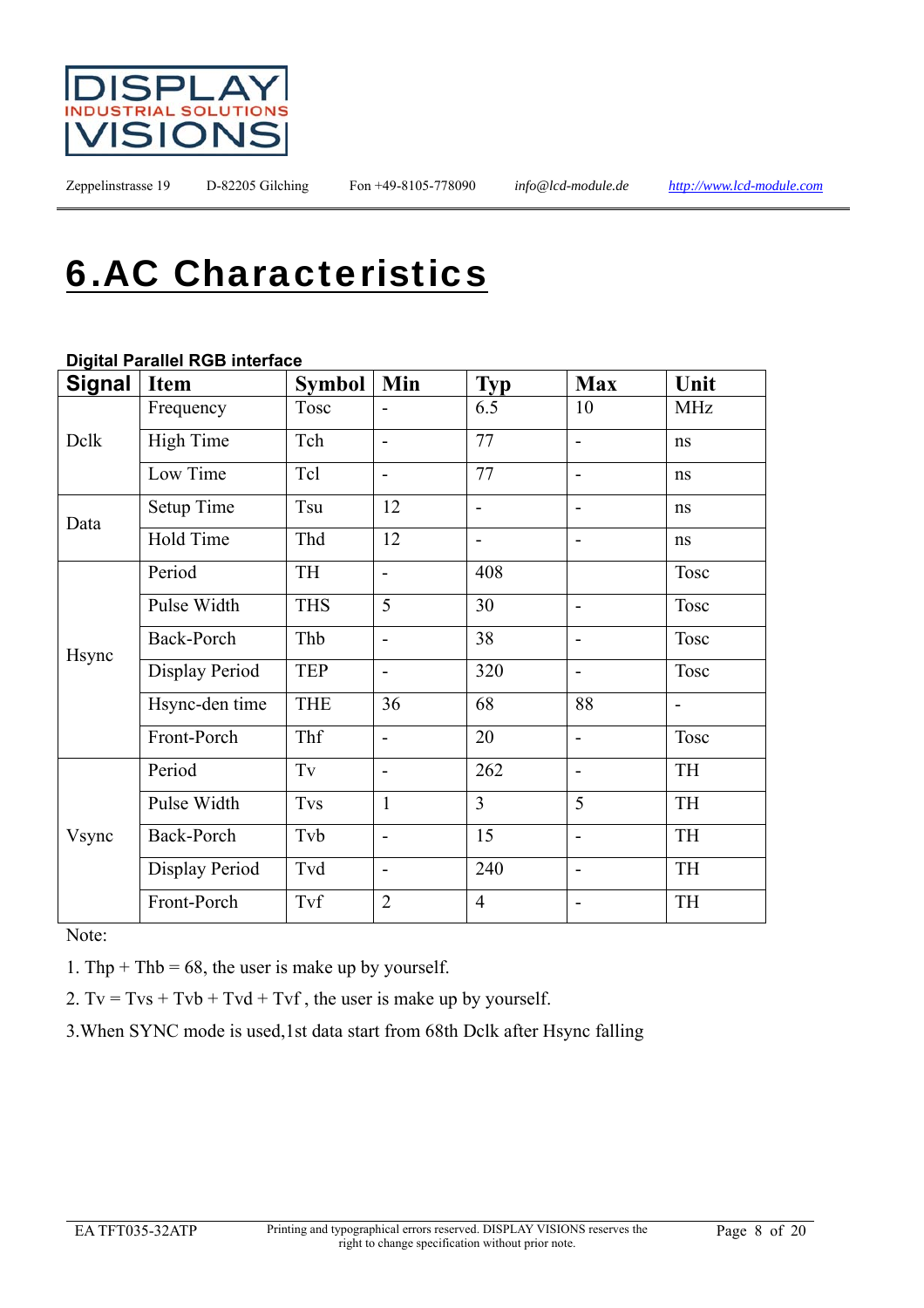

#### **6.1. Waveform**



**Figure 6.1.1 Data Transaction Timing in Parallel RGB (24 bit) Interface (SYNC Mode)**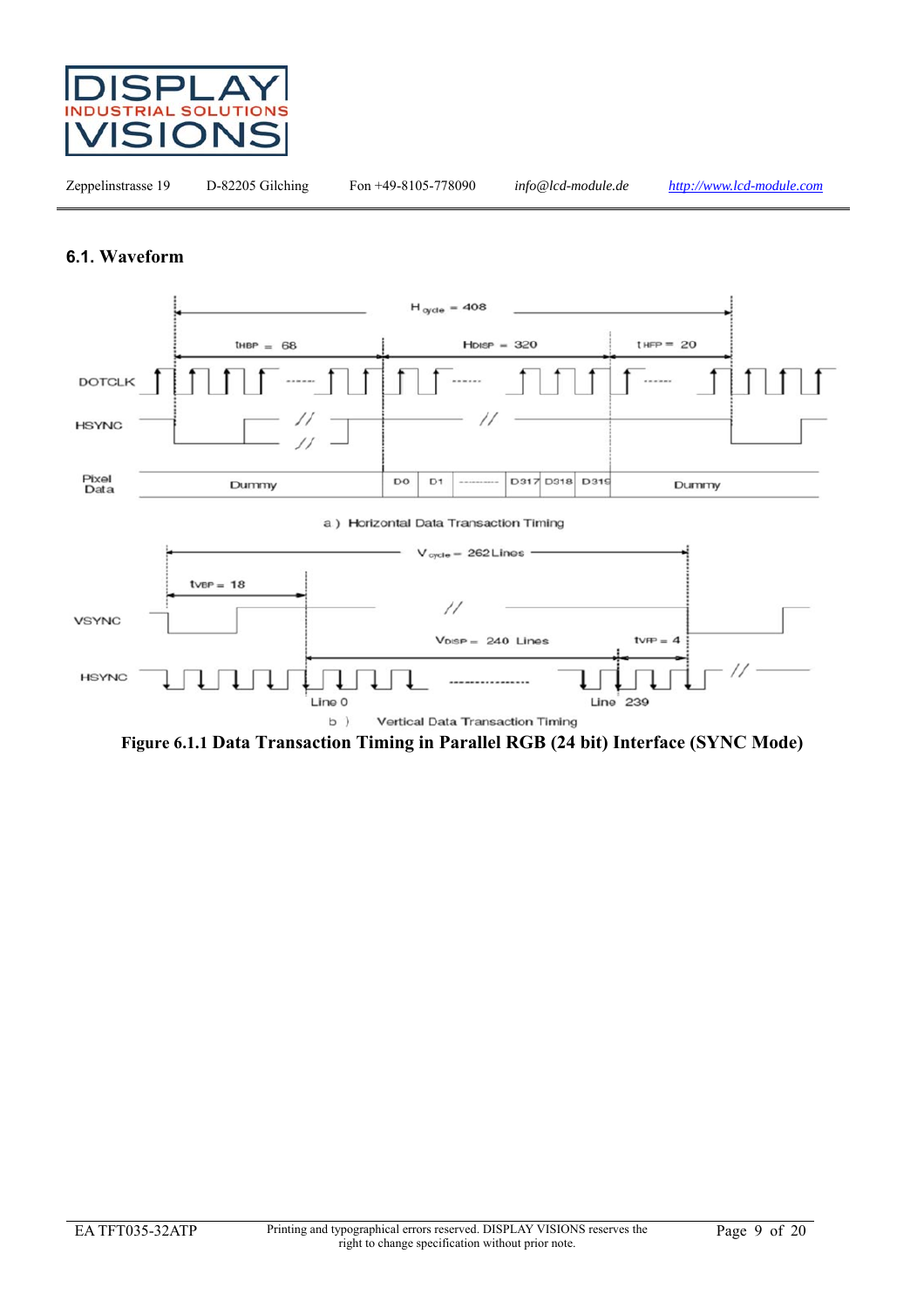



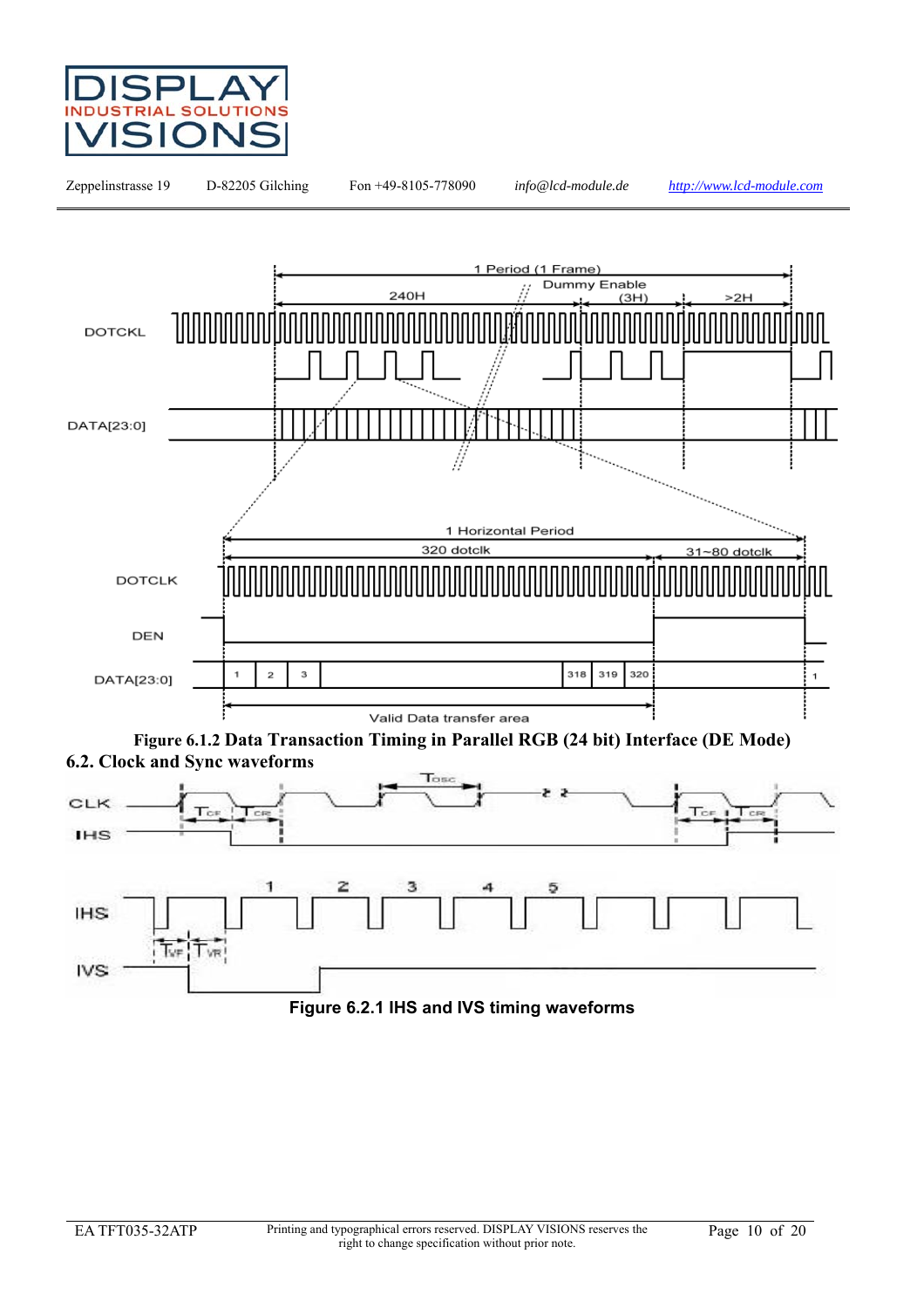



**Figure 7.2.2 TV and TH timing waveforms**

#### **6.3. Reset Timing Chart**

The RESET input must be held at least 1ms after power is stable



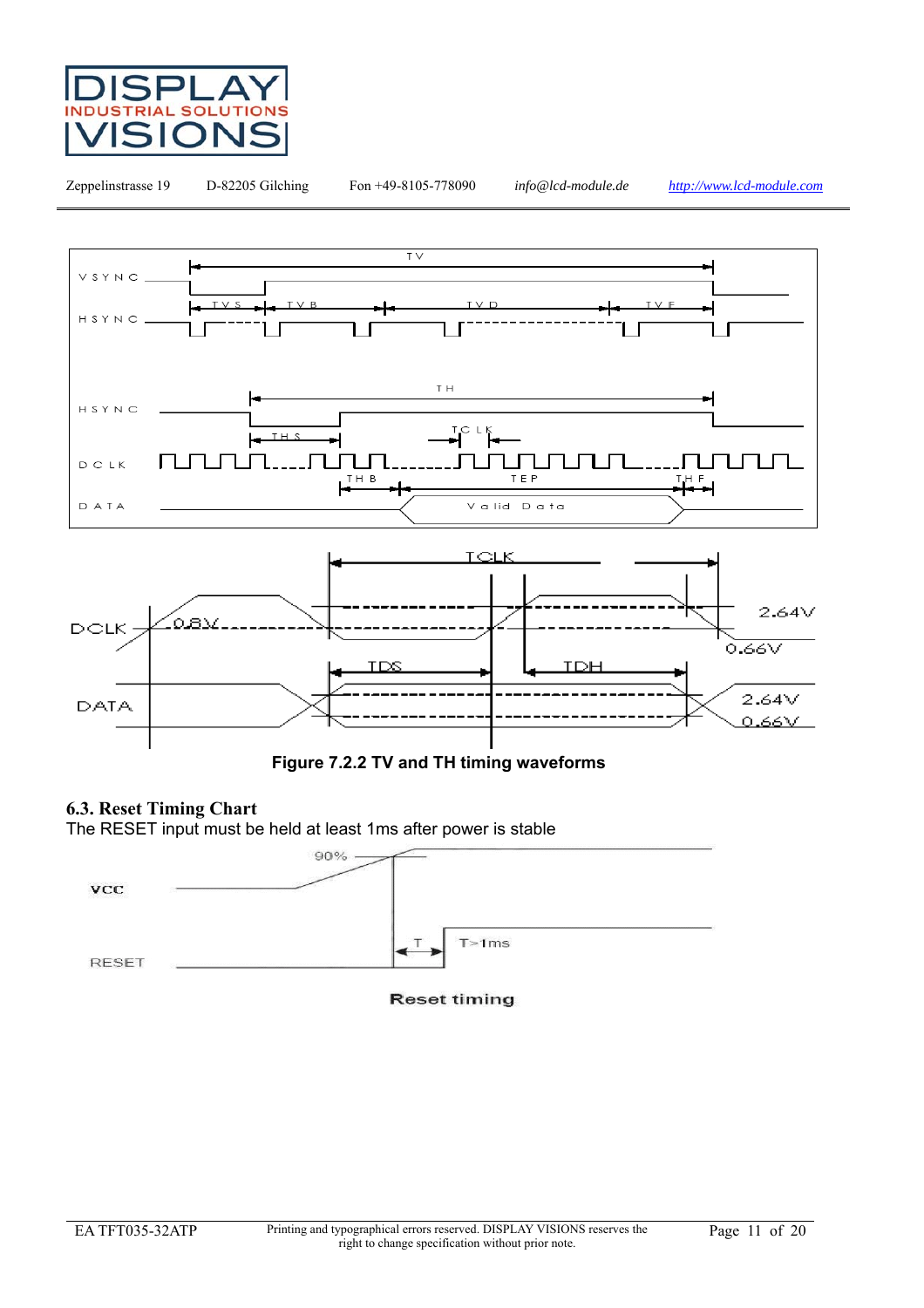

# 7.Optical Characteristics

| <b>Item</b>                         |       | <b>Symbol</b> | Condition.                                  | Min  | Typ. | Max. | Unit              | Remark               |
|-------------------------------------|-------|---------------|---------------------------------------------|------|------|------|-------------------|----------------------|
|                                     |       | <b>Tr</b>     | $\theta = 0^{\circ} \cdot \Phi = 0^{\circ}$ |      | 10   |      | ms                | Note $3,5$           |
| Response time                       |       | <b>Tf</b>     |                                             | ۰    | 15   |      | ms                |                      |
| Contrast ratio                      |       | CR            | At optimized<br>viewing angle               | 300  | 350  |      |                   | Note $4,5$           |
|                                     | White | Wx            | $\theta = 0^{\circ} \cdot \Phi = 0$         | 0.26 | 0.31 | 0.36 |                   | Note 2,6,7           |
| <b>Color Chromaticity</b>           |       | Wy            |                                             | 0.28 | 0.33 | 0.38 |                   |                      |
|                                     |       | $\Theta$ R    |                                             | -    | 55   |      |                   |                      |
| Viewing angle                       | Hor.  | $\Theta L$    | $CR \ge 10$                                 | ۰    | 55   | -    |                   | Note 1               |
| (Gray Scale Inversion<br>Direction) |       | $\Phi$ T      |                                             | -    | 45   |      | Deg.              |                      |
|                                     | Ver.  | $\Phi$ B      |                                             | ۰    | 50   |      |                   |                      |
| <b>Brightness</b>                   |       |               |                                             | 250  | 300  |      | cd/m <sup>2</sup> | Center of<br>display |

Ta=25±2℃, IL=20mA

Note 1: Definition of viewing angle range



Fig. 8.1. Definition of viewing angle

Note 2: Test equipment setup:

After stabilizing and leaving the panel alone at a driven temperature for 10 minutes, the measurement should be executed. Measurement should be executed in a stable, windless, and dark room. Optical specifications are measured by Topcon BM-7orBM-5 luminance meter 1.0° field of view at a distance of 50cm and normal direction.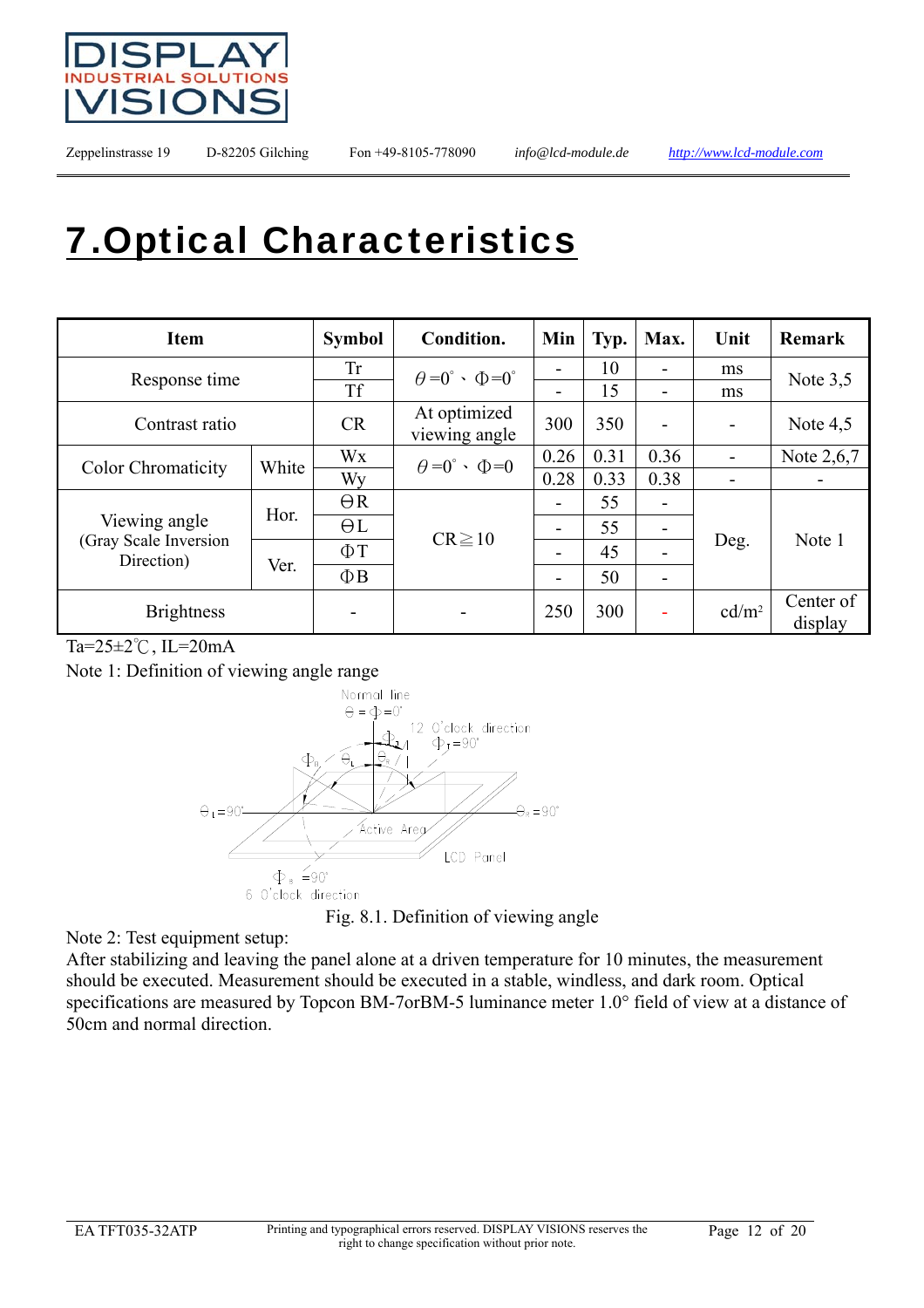





#### Note 3: Definition of Response time:

The response time is defined as the LCD optical switching time interval between "White" state and "Black" state. Rise time, Tr, is the time between photo detector output intensity changed from 90%to 10%. And fall time, Tf, is the time between photo detector output intensity changed from 10%to 90%



Note 4: Definition of contrast ratio:

The contrast ratio is defined as the following expression.

Luminance measured when LCD on the "W hite" state Contrast ratio (CR) = Luminance measured when LCD on the "Black" state

Note 5: White  $Vi = Vi50 \pm 1.5V$ Black  $Vi = Vi50 \pm 2.0V$ 

"±" means that the analog input signal swings in phase with VCOM signal.

"±" means that the analog input signal swings out of phase with VCOM signal.

The 100% transmission is defined as the transmission of LCD panel when all the input terminals of module are electrically opened.

Note 6: Definition of color chromaticity (CIE 1931) Color coordinates measured at the center point of LCD

Note 7: Measured at the center area of the panel when all the input terminals of LCD panel are electrically opened.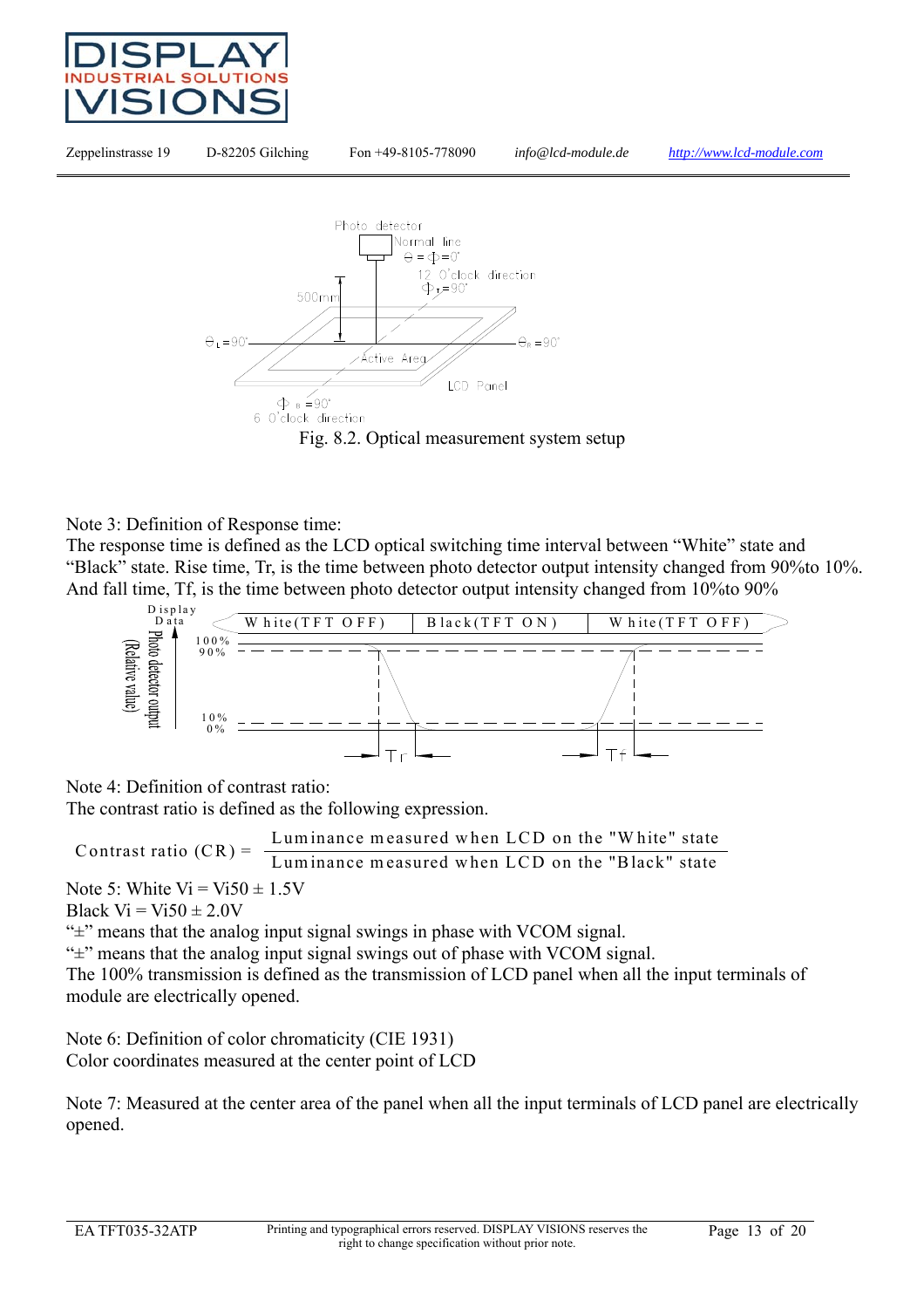

# 8.Interface

### **8.1. LCM PIN Definition** Pin Symbol **Function** Remark

| .                       | $\sim$ y movi          |                                                        |       |
|-------------------------|------------------------|--------------------------------------------------------|-------|
| 1                       | VLED-                  | Power for LED backlight cathode                        |       |
| $\boldsymbol{2}$        | VLED+                  | Power for LED backlight anode                          |       |
| 3                       | <b>DGND</b>            | System ground pin of the IC. Connect to system ground. |       |
| $\overline{\mathbf{4}}$ | <b>VCC</b>             | Power Supply                                           |       |
| $\overline{\mathbf{5}}$ | $\bf R0$               | Red Data bit(LSB)                                      |       |
| 6                       | R1                     | Red Data bit                                           |       |
| 7                       | R2                     | Red Data bit                                           |       |
| 8                       | R3                     | Red Data bit                                           |       |
| $\boldsymbol{9}$        | R <sub>4</sub>         | Red Data bit                                           |       |
| 10                      | R5                     | Red Data bit                                           |       |
| 11                      | R <sub>6</sub>         | Red Data bit                                           |       |
| 12                      | R7                     | Red Data bit (MSB)                                     |       |
| 13                      | G0                     | Green Data bit(LSB)                                    |       |
| 14                      | G1                     | Green Data bit                                         |       |
| 15                      | G <sub>2</sub>         | Green Data bit                                         |       |
| 16                      | G3                     | Green Data bit                                         |       |
| 17                      | G <sub>4</sub>         | Green Data bit                                         |       |
| 18                      | $\overline{\text{G5}}$ | Green Data bit                                         |       |
| 19                      | G <sub>6</sub>         | Green Data bit                                         |       |
| 20                      | G7                     | Green Data bit (MSB)                                   |       |
| 21                      | B <sub>0</sub>         | Blue Data bit(LSB)                                     |       |
| 22                      | B1                     | Blue Data bit                                          |       |
| 23                      | B <sub>2</sub>         | Blue Data bit                                          |       |
| 24                      | B <sub>3</sub>         | Blue Data bit                                          |       |
| $\overline{25}$         | <b>B4</b>              | Blue Data bit                                          |       |
| 26                      | B <sub>5</sub>         | Blue Data bit                                          |       |
| 27                      | <b>B6</b>              | Blue Data bit                                          |       |
| 28                      | B7                     | Blue Data bit (MSB)                                    |       |
| 29                      | <b>AVSS</b>            | Grounding for analog circuit Connect to system ground  |       |
| 30                      | <b>CLK</b>             | Dot-clock signal and oscillator source                 |       |
| 31                      | $\overline{\text{NC}}$ | No connect                                             |       |
| 32                      | <b>HSYNC</b>           | Horizontal sync signal                                 | Note1 |
| 33                      | <b>VSYNC</b>           | Vertical sync signal                                   | Note1 |
| 34                      | DE                     | Data Enable signal                                     | Note1 |
| 35                      | NC                     | No connect                                             |       |
| $\overline{36}$         | <b>RESET</b>           | Hardware reset                                         |       |
| 37                      | <b>XR</b>              | Right electrode                                        |       |
| 38                      | <b>YD</b>              | Bottom electrode                                       |       |
| 39                      | X <sub>L</sub>         | Left electrode                                         |       |
| 40                      | YU                     | Top electrode                                          |       |
|                         |                        |                                                        |       |

#### Note1:

For digital 24Bit RGB input data format, both SYNC mode and DE mode are supported. If DE signal is fixed low, SYNC mode is used. Otherwise,DE mode is used. Suggest used SYNC mode!!

| <b>Mode</b> | D[23:16] | D[15:8] | D[7:0] | IHS                     | IVS                     | DEN                                     |
|-------------|----------|---------|--------|-------------------------|-------------------------|-----------------------------------------|
| 24 bit RGB  |          | G[7:0]  |        | <b>HSYNC</b>            | <b>VSYNC</b>            | DE signal is fixed low<br>for SYNC mode |
|             | R[7:0]   |         | B[7:0] | Floating if<br>not used | Floating if<br>not used | DE for DE Mode                          |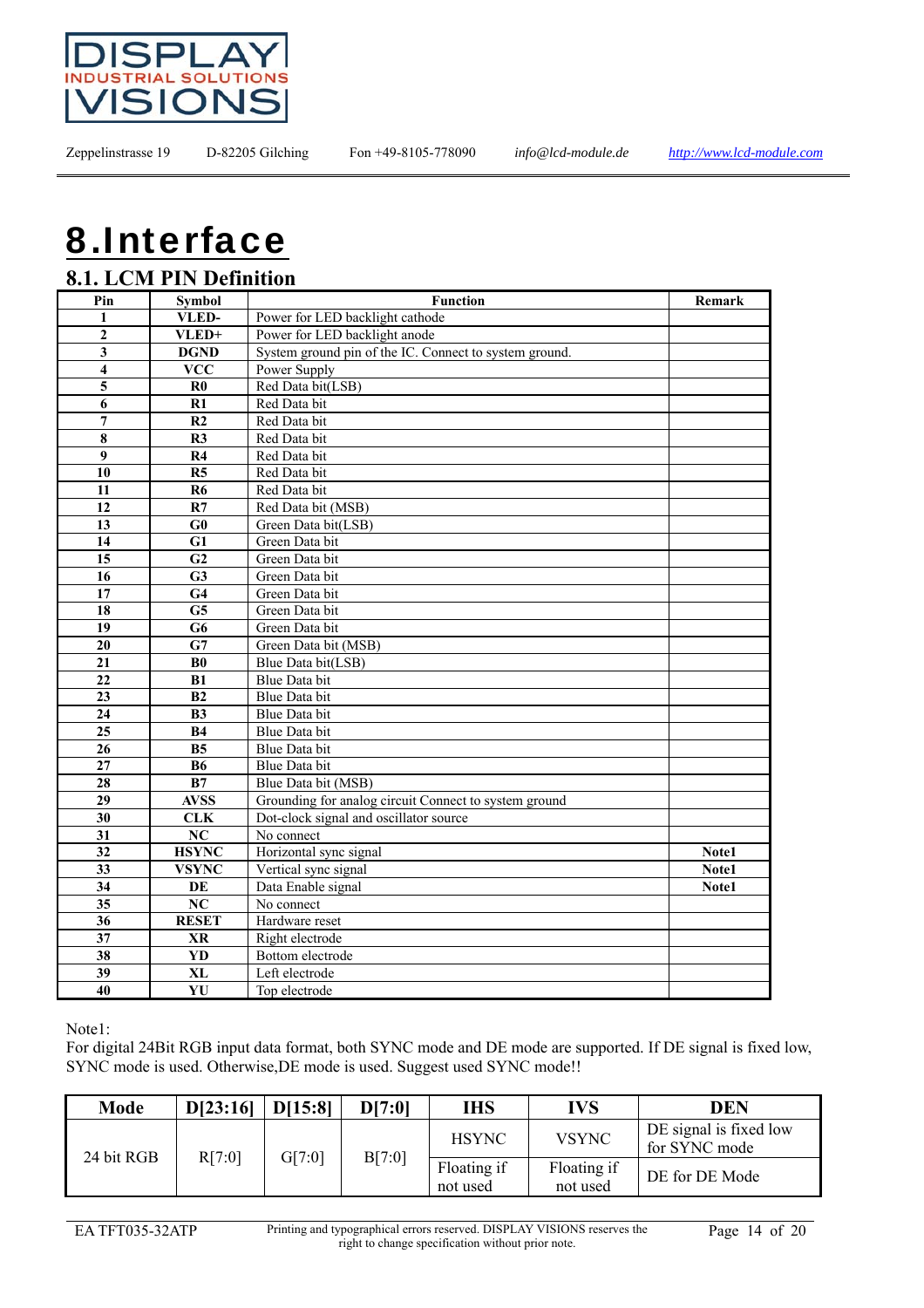

### **8.2. Basic Display Color and Gray Scale**

|        |                   |     |    |                |     |          |    |    |                | Input Color Data |     |                |                      |                |                |     |                |           |          |                |          |      |                |    |                |
|--------|-------------------|-----|----|----------------|-----|----------|----|----|----------------|------------------|-----|----------------|----------------------|----------------|----------------|-----|----------------|-----------|----------|----------------|----------|------|----------------|----|----------------|
|        | Color             |     |    |                | Red |          |    |    |                |                  |     |                | Green                |                |                |     |                |           |          |                |          | Blue |                |    |                |
|        |                   | MSB |    |                |     |          |    |    | LSB            |                  | MSB |                |                      |                |                | LSB |                |           | MSB      |                |          |      |                |    | LSB            |
|        |                   | R7  | R6 | R <sub>5</sub> | R4  | R3       | R2 | R1 | R <sub>0</sub> | G7               | G6  | G <sub>5</sub> | G4                   | G <sub>3</sub> | G <sub>2</sub> | GI  | G <sub>0</sub> | <b>B7</b> | B6       | B <sub>5</sub> | B4B3     |      | B <sub>2</sub> | B1 | B <sub>O</sub> |
|        | Black             | 0   | 0  | 0              | 0   | 0        | 0  | 0  | 0              | 0                | 0   | 0              | 0                    | 0              | 0              | 0   | 0              | 0         | 0        | 0              | $\Omega$ | 0    | 0              | 0  | $\circ$        |
|        | Red(255)          |     | 1  | 1              | 1   | 1        | 1  | 1  | 1              | 0                | 0   | 0              | 0                    | 0              | 0              | 0   | 0              | 0         | 0        | 0              | 0        | 0    | 0              | 0  | 0              |
|        | Green(255)        | 0   | 0  | 0              | 0   | 0        | 0  | 0  | 0              | 1                | 1   | 1              | 1                    | 1              | 1              | L   |                | 0         | 0        | 0              | 0        | 0    | 0              | 0  | 0              |
| Basic  | <b>Blue(255)</b>  | 0   | 0  | 0              | 0   | 0        | 0  | 0  | 0              | 0                | 0   | 0              | 0                    | 0              | 0              | 0   | 0              | ı         | 1        | 1              | 1        |      |                | 1  |                |
| Colors | Cyan              | 0   | 0  | 0              | 0   | 0        | 0  | 0  | 0              | 1                | 1   | 1              | 1                    | 1              | 1              | ı   | 1              | 1         | 1        | 1              | 1        | 1    | 1              | 1  |                |
|        | Magenta           |     |    | 1              | 1   | 1        | 1  | 1  | 1              | 0                | 0   | 0              | 0                    | 0              | 0              | 0   | 0              | 1         | 1        | 1              | 1        | 1    | 1              | 1  |                |
|        | Yellow            |     |    | 1              | 1   | 1        | ı  | 1  | 1              | 1                | 1   | 1              | 1                    | 1              | 1              | ı   |                | 0         | $\Omega$ | 0              | 0        | 0    | 0              | 0  | 0              |
|        | White             |     |    | 1              | 1   | 1        | 1  | 1  | 1              | 1                | 1   | 1              | 1                    | 1              | 1              | 1   |                | 1         | 1        | 1              | 1        | 1    | 1              | 1  | 1              |
|        | Red(0)<br>Dark    | 0   | 0  | 0              | 0   | 0        | 0  | 0  | 0              | 0                | 0   | 0              | 0                    | 0              | 0              | 0   | 0              | 0         | 0        | 0              | 0        | 0    | 0              | 0  | 0              |
|        | Red(1)            | 0   | 0  | 0              | 0   | 0        | 0  | 0  | 1              | 0                | 0   | 0              | 0                    | 0              | 0              | 0   | 0              | 0         | 0        | 0              | 0        | 0    | 0              | 0  | 0              |
|        | Red(2)            | 0   | 0  | 0              | 0   | 0        | 0  | 1  | 0              | 0                | 0   | 0              | 0                    | 0              | 0              | 0   | 0              | 0         | 0        | 0              | 0        | 0    | 0              | 0  | 0              |
| Red    |                   |     |    | ÷              | ÷   |          |    |    | :              |                  | ÷   |                | ÷                    | ÷              | t              | t   |                | t         | ÷        |                |          |      |                | t  |                |
|        | Red(253)          |     | 1  | 1              | 1   | 1        | 1  | 0  | 1              | 0                | 0   | 0              | 0                    | 0              | 0              | 0   | 0              | 0         | 0        | 0              | 0        | 0    | 0              | 0  | 0              |
|        | Red(254)          |     |    | 1              | 1   |          |    | 1  | 0              | 0                | 0   | 0              | Ω                    | 0              | 0              | 0   | 0              | 0         | 0        | 0              | 0        | 0    | 0              | 0  | 0              |
|        | Red(255) Bright   |     | 1  | 1              | 1   | 1        | 1  | 1  | 1              | 0                | 0   | 0              | 0                    | 0              | 0              | 0   | 0              | 0         | 0        | 0              | 0        | 0    | 0              | 0  | 0              |
|        | Green(0)<br>Dark  | 0   | 0  | 0              | 0   | $\Omega$ | 0  | 0  | 0              | 0                | 0   | 0              | 0                    | 0              | $\Omega$       | 0   | Ο              | 0         | 0        | $\Omega$       | Ο        | 0    | O              | 0  | 0              |
|        | Green(1)          | 0   | 0  | O              | 0   | 0        | 0  | 0  | 0              | 0                | 0   | 0              | Ο                    | 0              | 0              | 0   | 1              | 0         | 0        | 0              | 0        | 0    | 0              | 0  | 0              |
|        | Green(2)          | 0   | 0  | 0              | 0   | 0        | 0  | 0  | 0              | 0                | 0   | 0              | 0                    | 0              | 0              | ı   | 0              | 0         | 0        | 0              | 0        | 0    | 0              | 0  | 0              |
| Green  |                   |     |    | ÷              | ÷   |          |    |    | :              |                  | ÷   | ÷              | $\ddot{\phantom{a}}$ | ÷              | t              | t   |                | t         | ÷        |                |          |      | t              | t  |                |
|        | Green(253)        | 0   | 0  | 0              | 0   | 0        | 0  | 0  | 0              | 1                | 1   | 1              | 1                    | 1              | 1              | 0   |                | 0         | 0        | 0              | 0        | 0    | 0              | 0  | 0              |
|        | Green(254)        | 0   | 0  | 0              | 0   | 0        | 0  | 0  | 0              | 1                | 1   | 1              | 1                    | 1              | 1              | 1   | 0              | 0         | $\Omega$ | 0              | 0        | O    | 0              | 0  | 0              |
|        | Green(255)Bright  | 0   | 0  | 0              | 0   | 0        | 0  | 0  | 0              | 1                | 1   | 1              | 1                    | 1              | 1              | 1   | ı              | 0         | 0        | 0              | 0        | 0    | 0              | 0  | 0              |
|        | Blue(0)<br>Dark   | 0   | 0  | 0              | 0   | 0        | 0  | 0  | 0              | $\Omega$         | 0   | 0              | 0                    | 0              | 0              | 0   | 0              | 0         | Ō        | 0              | 0        | 0    | 0              | 0  | $\overline{0}$ |
|        | Blue(1)           | 0   | 0  | 0              | 0   | 0        | 0  | 0  | 0              | 0                | 0   | 0              | 0                    | 0              | 0              | 0   | 0              | 0         | 0        | 0              | 0        | 0    | 0              | 0  | 1              |
|        | Blue(2)           | 0   | 0  | 0              | 0   | 0        | 0  | 0  | 0              | 0                | 0   | 0              | 0                    | 0              | 0              | 0   | 0              | 0         | 0        | 0              | 0        | 0    | 0              | 1  | 0              |
| Blue   |                   |     |    | :              | ÷   |          |    |    | ÷              |                  | ÷   |                | ÷                    | ÷              | ÷              | ÷   |                |           | t        |                |          |      |                |    |                |
|        | <b>Blue(253)</b>  | 0   | 0  | 0              | 0   | 0        | 0  | 0  | 0              | 0                | 0   | 0              | 0                    | 0              | 0              | 0   | 0              | 1         | 1        | 1              | 1        | 1    | 1              | 0  |                |
|        | <b>Blue</b> (254) | 0   | 0  | 0              | 0   | 0        | 0  | 0  | 0              | 0                | 0   | 0              | 0                    | 0              | 0              | 0   | 0              |           | 1        | 1              | 1        |      |                | 1  | 0              |
|        | Blue(255) Bright  | 0   | 0  | 0              | 0   | 0        | 0  | 0  | 0              | 0                | 0   | 0              | 0                    | 0              | 0              | 0   | 0              |           |          |                |          |      |                | 1  |                |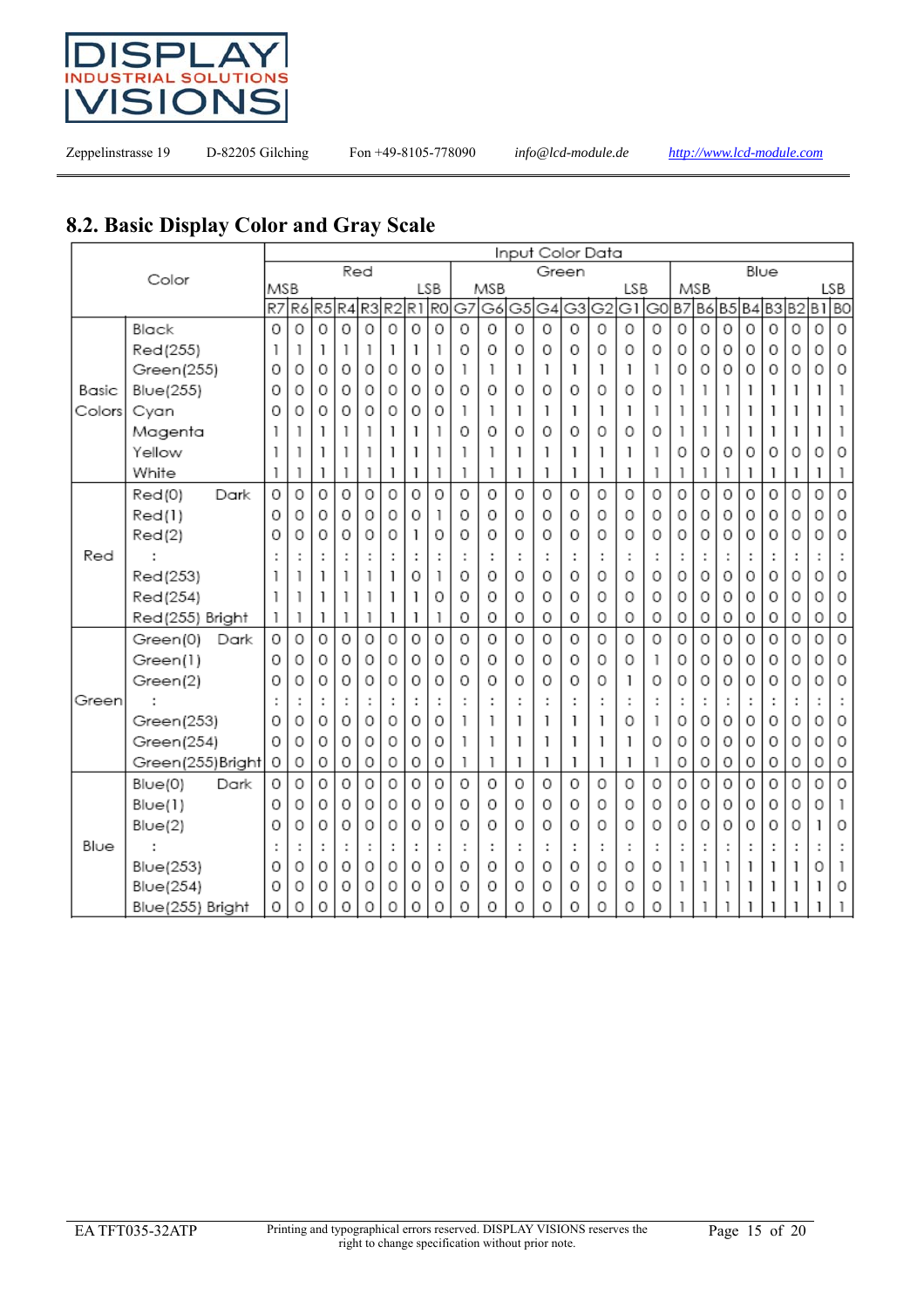

## 9.Block Diagram

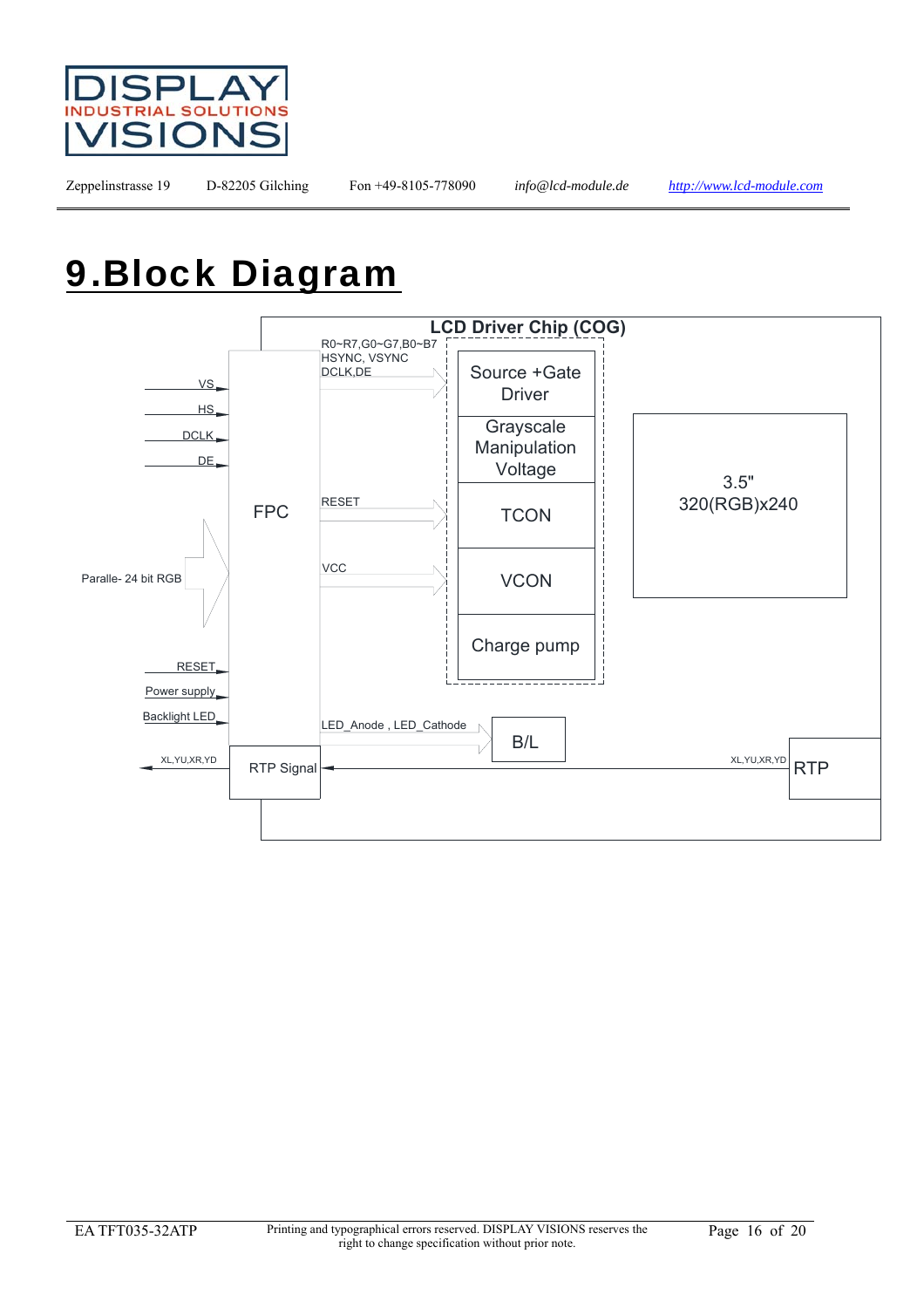

## 10.Reliability

Content of Reliability Test (Wide temperature, -20℃~70℃)

| <b>Environmental Test</b> |                                                                                         |                                                                                                                                                      |                |  |
|---------------------------|-----------------------------------------------------------------------------------------|------------------------------------------------------------------------------------------------------------------------------------------------------|----------------|--|
| <b>Test Item</b>          | <b>Content of Test</b>                                                                  | <b>Test Condition</b>                                                                                                                                | <b>Note</b>    |  |
| <b>High Temperature</b>   | Endurance test applying the high storage                                                | 80°C                                                                                                                                                 | $\overline{2}$ |  |
| storage                   | temperature for a long time.                                                            | 200hrs                                                                                                                                               |                |  |
| Low Temperature           | Endurance test applying the low storage                                                 | $-30^{\circ}$ C                                                                                                                                      | 1,2            |  |
| storage                   | temperature for a long time.                                                            | 200hrs                                                                                                                                               |                |  |
| <b>High Temperature</b>   | Endurance test applying the electric stress                                             | 70°C                                                                                                                                                 |                |  |
| Operation                 | (Voltage & Current) and the thermal stress to the<br>element for a long time.           | $200$ hrs                                                                                                                                            |                |  |
| Low Temperature           | Endurance test applying the electric stress under                                       | $-20^{\circ}$ C                                                                                                                                      | $\mathbf{1}$   |  |
| Operation                 | low temperature for a long time.                                                        | 200hrs                                                                                                                                               |                |  |
| High Temperature/         | The module should be allowed to stand at 60                                             | 60℃,90%RH                                                                                                                                            | 1,2            |  |
| <b>Humidity Operation</b> | $\degree$ C,90%RH max                                                                   | 96hrs                                                                                                                                                |                |  |
| Thermal shock             | The sample should be allowed stand the                                                  | $-20^{\circ}$ C/70 $^{\circ}$ C                                                                                                                      |                |  |
| resistance                | following 10 cycles of operation<br>$70^{\circ}$ C<br>$-20^{\circ}$ C<br>$25^{\circ}$ C | 10 cycles                                                                                                                                            |                |  |
|                           |                                                                                         |                                                                                                                                                      |                |  |
|                           | 5min<br>30min<br>30min<br>1 cycle                                                       |                                                                                                                                                      |                |  |
| Vibration test            | Endurance test applying the vibration during<br>transportation and using.               | Total fixed<br>amplitude: 15mm<br>Vibration Frequency:<br>$10-55$ Hz<br>One cycle 60 seconds<br>to 3 directions of<br>X, Y, Z for Each 15<br>minutes | 3              |  |
| Static electricity test   | Endurance test applying the electric stress to the<br>terminal.                         | $VS=\pm 600V$ (contact),<br>$\pm 800v(air)$ ,<br>$RS = 330 \Omega$<br>$CS=150pF$<br>10 times                                                         |                |  |

Note1: No dew condensation to be observed.

Note2: The function test shall be conducted after 4 hours storage at the normal Temperature and humidity after remove from the test chamber.

Note3: The packing have to including into the vibration testing.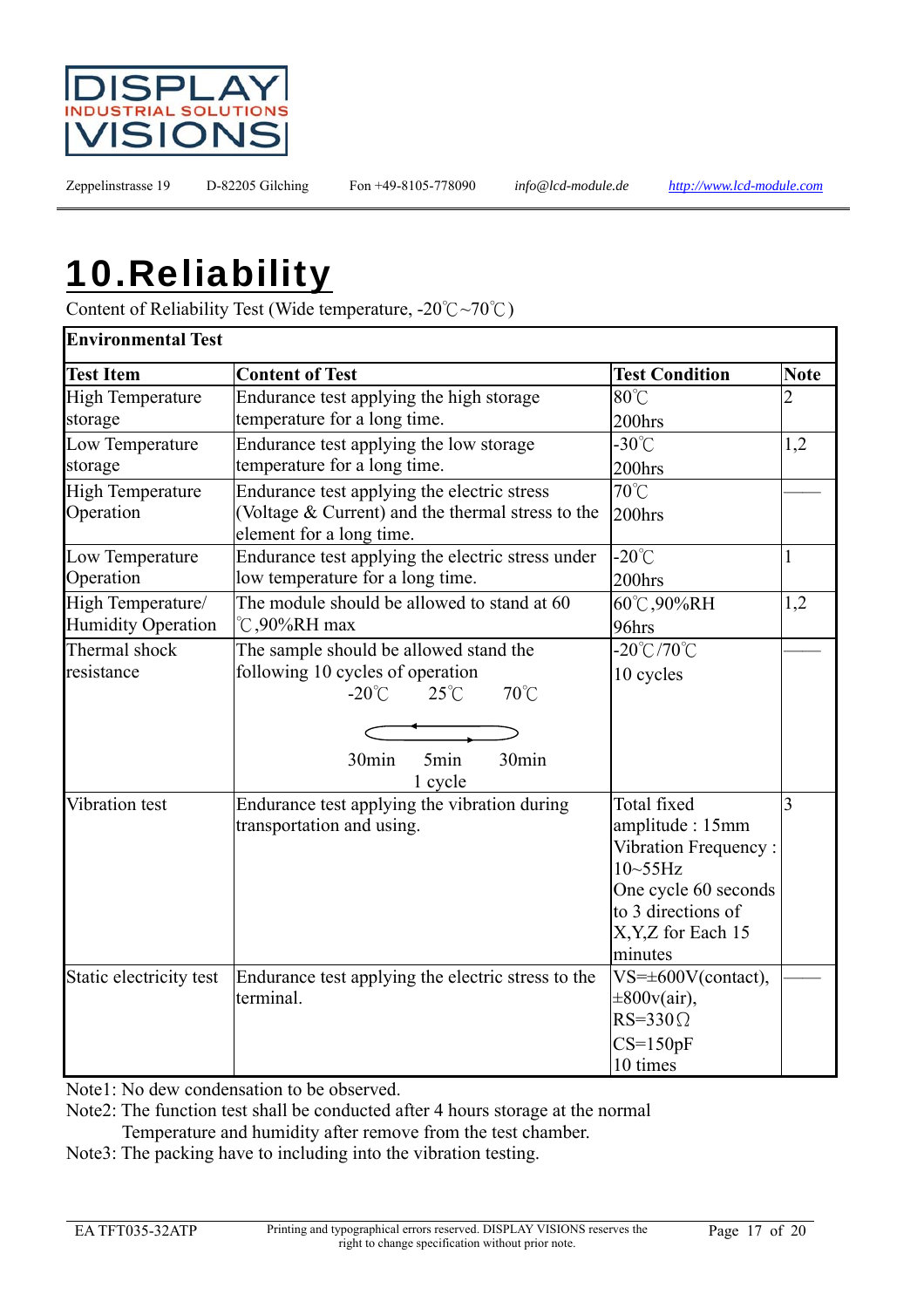

### 11.Touch Panel Information



EA TFT035-32ATP Printing and typographical errors reserved. DISPLAY VISIONS reserves the ypographical errors reserved. DISPLAY VISIONS reserves the Page 18 of 20 right to change specification without prior note.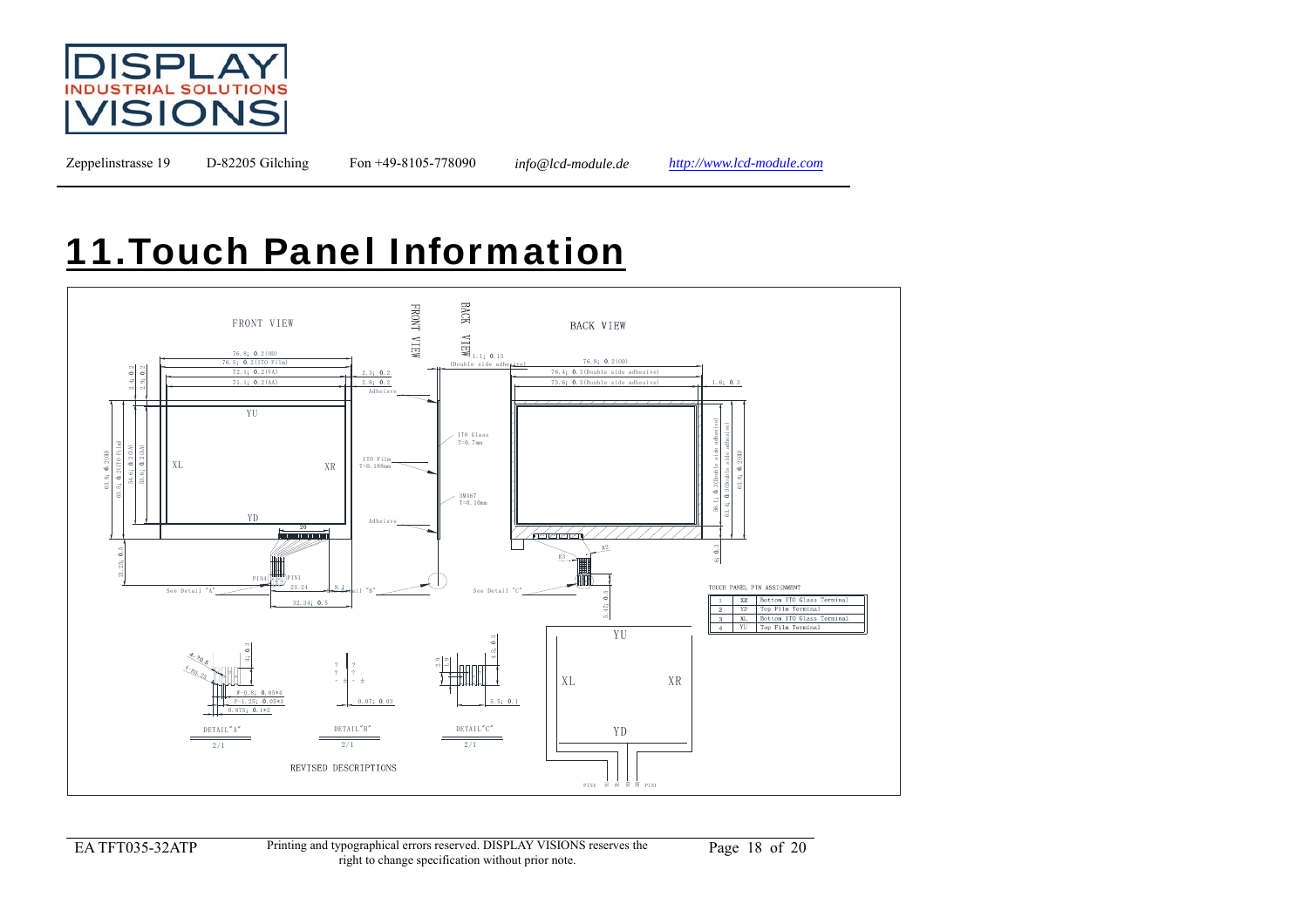

#### **11.1. Resistance Touch Panel General Specifications**

| Item                                                | Description                |  |
|-----------------------------------------------------|----------------------------|--|
| Driving condition                                   | DC5V                       |  |
| Operating force                                     | $60 \sim 150$ g            |  |
| Linearity max                                       | $\leq \pm 1.5\%$           |  |
| Insulating resistance                               | $>$ 20M $\Omega$ , 25V(DC) |  |
| Light transparence                                  | 70%                        |  |
| Structure type                                      | ITO Film/ITO Glass $(F/G)$ |  |
| <b>Surface Hardness</b>                             | $3H$ typ                   |  |
| Pen Hitting Durability<br>(with the silicon rubber) | $>1000,000$ times          |  |
| X resistance                                        | $200 - 1100 \Omega$        |  |
| Y resistance                                        | $200 - 1100 \Omega$        |  |